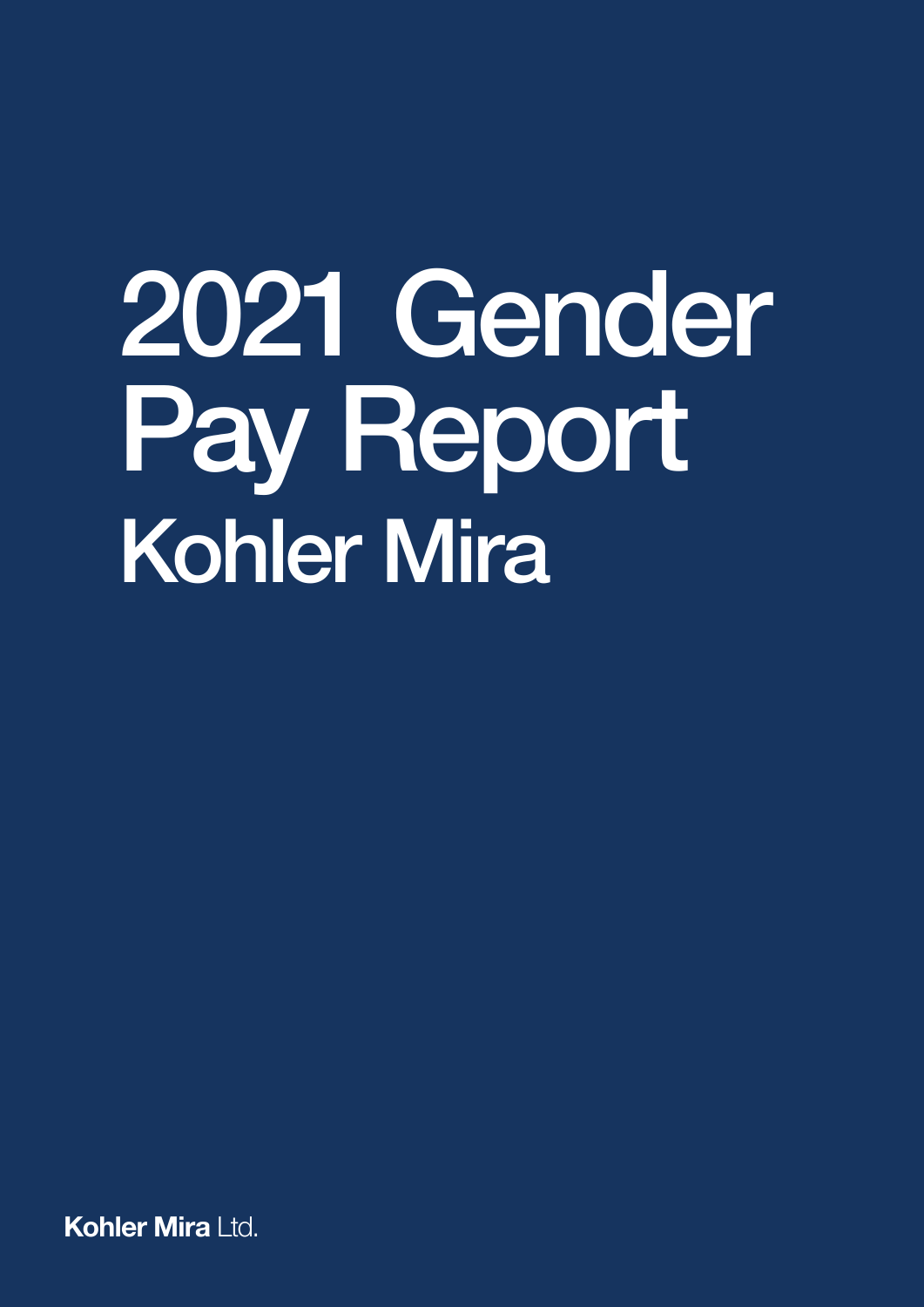# 2021 Gender Pay Report Kohler Mira

Kohler Mira is a UK based company made up of 3 market leading bathroom brands – Mira Showers, Rada and Kohler UK. In the UK, we have c. 800 associates based in Cheltenham, Gloucestershire (HQ), Worcester and Hull. Kohler Mira is proud to be part of Kohler Co., a global manufacturer in kitchen, bathroom, hospitality and power, thus belonging to a much larger network of over 38,000 associates across 6 continents.

#### This Gender Pay Report for Kohler Mira is based on data at 5th April 2021.

To support our drive to create market-leading designs and experiences we need the very best talent, regardless of gender. With this in mind, we nurture a culture where our associates can develop and where everyone can achieve their full potential and have a commitment to our associates to foster a fair and respectful workplace. The gender pay gap shows the difference between the average (mean or median) earnings of men and women. The mean is the average and the median is the middle number when hourly rates are placed in order from lowest to highest; both calculations are expressed as a percentage of male earnings.

We have a clear gender split within our business, a trend which is replicated in our sector across the UK. Engineering and Manufacturing remains male dominated which is a significant proportion of Kohler Mira's workforce. Due to this, there is a greater proportion of males in more senior roles than females, which not only creates a gender pay gap but also means we are impacting our true diversity of thought. We are playing our part in trying to change that to achieve a better gender balance. During 2021, we have appointed and promoted several females to leadership roles within our organisation and 40% of the Executive team positions are now held by females. In addition, Kohler Mira has been encouraging more women to consider STEAM subjects and careers to help close the gender pay gap in skills that are fundamental to our business success. Business initiatives such as an internal D,E&I audit have supported us in developing our ever-evolving approach to supporting an equal gender balance.

Our gender pay gap results are a reflection of our gender imbalance rather than a pay imbalance.

## Pay and Bonus Gap

|                  | <b>Median</b> | <b>Mean</b> |
|------------------|---------------|-------------|
| <b>Pay Gap</b>   | 24.86%        | 20.94%      |
| <b>Bonus Gap</b> | 34.63%        | 54.85%      |

The chart above shows our overall mean and median gender pay gap based on hourly rates of pay at the snapshot date of 5th April 2021. It also captures the mean and median difference between bonuses paid at Kohler Mira during the year preceding April 2021.\*

The gender pay gap is not the same as equal pay. Equal pay deals with the differences in pay which members of the opposite sex are paid differently, yet carry out the same work, similar work or work of equal value. We are committed to supporting equality through fair pay and we strive to ensure that men and women are paid equally for doing equal work; an internal equal pay audit conducted further demonstrated that we do not differentiate structurally on pay by who is filling the position. We are not complacent and we recognise that the market is continually changing. For that reason, we will continue to use external benchmarking to price our positions against the market to ensure that we are offering the correct levels of pay for the role, rather than for an individual.

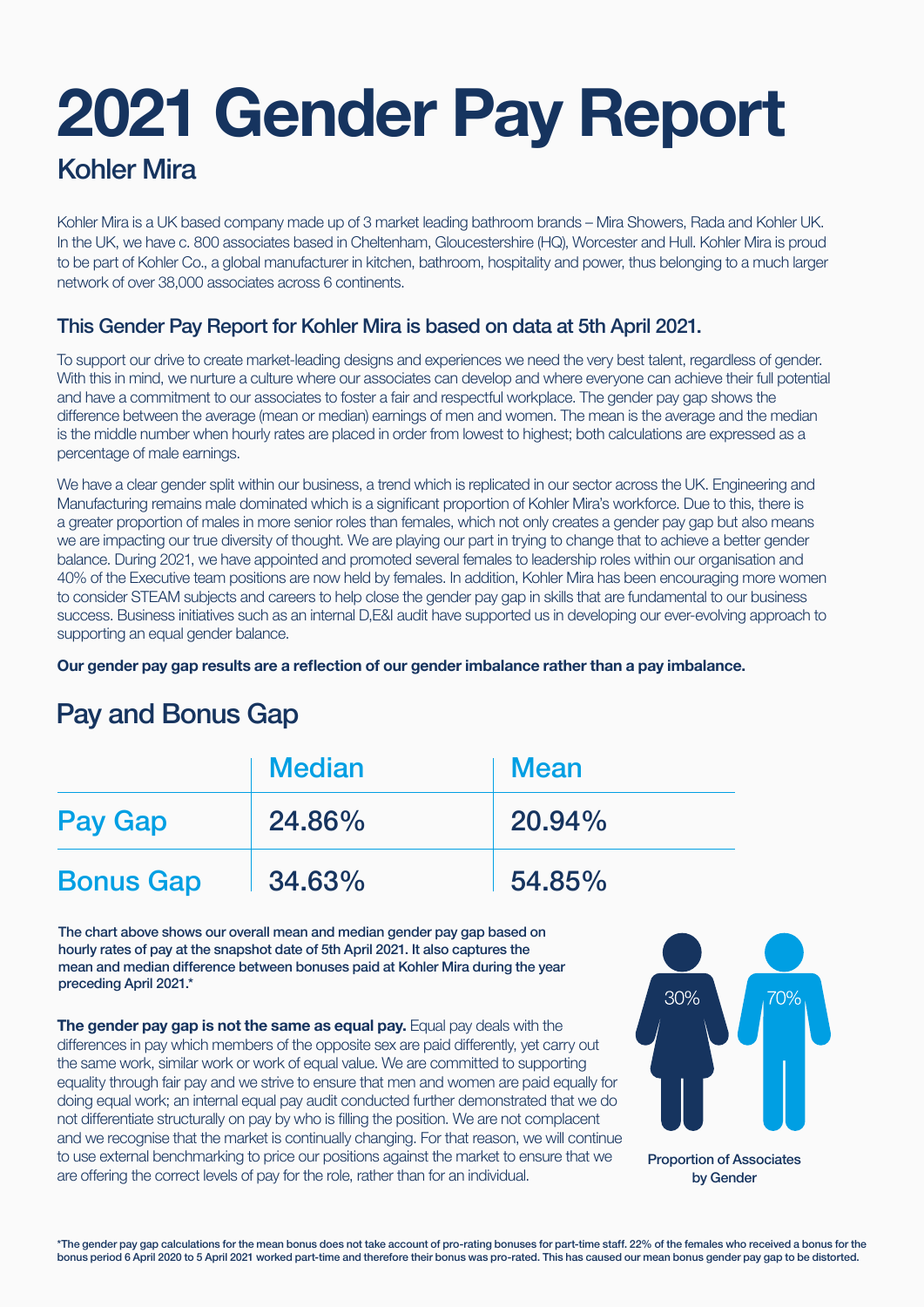### Pay Quartiles



The above pie charts illustrate the gender pay gap within 4 evenly distributed quartiles of our business. It is important to us to treat our employees fairly; therefore 100% of our associates are eligible for an annual bonus.\*\*



From April 2020-21, the % of those in receipt of a bonus was 95% of males and 96% of females.

Kohler Co. has a long-standing commitment to pay equality and diversity, and our employment decisions are based on principles of equal opportunity. The company is making progress on its diversity and inclusion strategic plan objectives. In the UK we are aligned and committed to achieving this plan.

Here at Kohler Mira, we are committed to creating a culture where diverse talent is welcomed. We want to encourage and attract new and diverse ways of thinking and create an environment where these can flourish. We will do this by:

- Ensuring diversity and inclusion is at the forefront when attracting and developing our talent pipeline
- Better understanding the data we have and implement a plan to improve our statistics
- Fostering an environment where equal opportunities are offered to all, barriers to progression are removed and where associates feel they can bring their true self to work.

We will win by supporting every manager within the business to look at everything through the lens of 'have I created conditions where every person can contribute in their unique, meaningful way and feel safe and secure in doing so?'

The customer is changing and so is the way we shop. As a business, we should be reflective of the consumer voice in how we design, market, manufacture, sell and also service our products. We believe that diverse teams can help us to achieve this and deliver the best performance. We are confident that as work continues on the diversity and inclusion plan, our gender pay gap statistics will continue to improve and the gaps will reduce.

To achieve our vision and to be a truly successful business, we are seeking applications from high quality people whose backgrounds, experience and identity broadens and enhances the diversity of our existing team.

Craig Baker, Managing Director